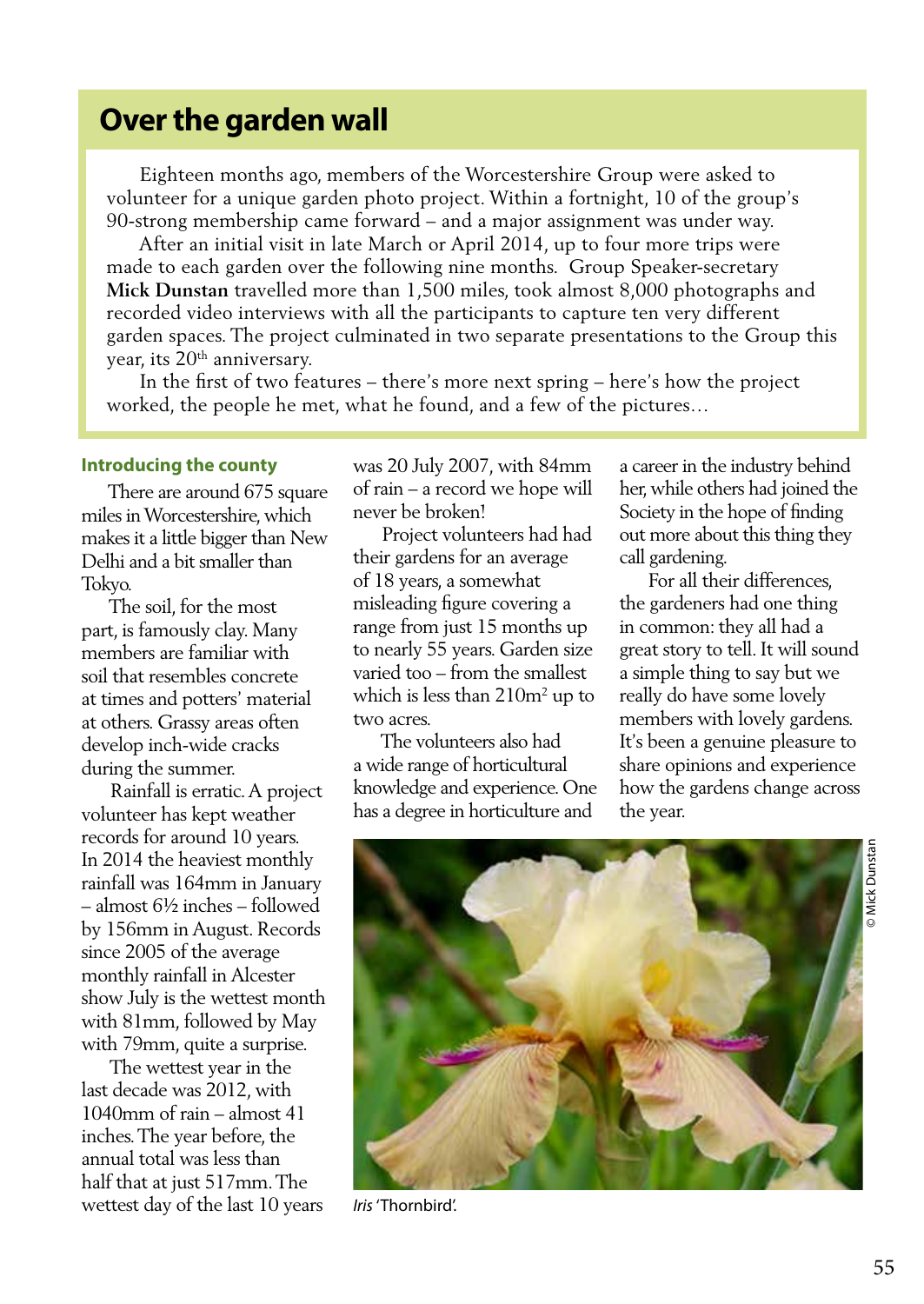

Elspeth in her current, smallest garden filled with interesting plants.

# **Elspeth Napier** lives in Shipston-on-Stour, Warwickshire, with a small

front garden and a back garden about twice the size. **Career in horticulture:**

 Elspeth was the first editor of the RHS magazine *The Garden* from the mid-70s until 1989, and she received an honourable mention in the magazine's celebratory 40<sup>th</sup> anniversary issue in June this year. The launch of the newlook publication – with colour photography, an improved layout, and a broader range of subjects – heralded a new era for the society, says current editor Chris Young. Elspeth is a holder of the Veitch Memorial Medal, awarded for an outstanding contribution to the advancement and improvement of the science and practice of horticulture. She helps to run the NGS in Warwickshire.

# **Training:**

 Elspeth did a degree in horticulture at Wye College in Kent (now closed) on the same course as Christopher

Lloyd, of Great Dixter fame. She said "I got to know him quite a bit. When I was working at the RHS he wrote articles for me. I went to Great Dixter quite a few times but I wasn't one of his inner circle." After Wye she worked for a short time at a nursery in Switzerland, but when it was found that she did not have a work permit she had to leave. "Christopher heard about it and came over with his brother. He took us out around alpine meadows for a couple of days. That was really lovely and so kind of him. He was a kind man." **Gardens:** 

 Elspeth has had three gardens in the last 50 years. The first, of four acres, was in Kent and meant almost every weekend was spent mowing and keeping ahead of nature. Her second garden of about quarter of an acre had no grass. Her current garden, which she has had for around five years, is no more than 210m2 , also has no grass,

© Mick Dunstan **Dunstal** 



One of Elspeth's unusual plants, *Salix nakamurana* var. *yezoalpina.* 

and is filled with interesting plants. She likes the garden to be different every year and gets rid of plants that are not working.

 When she arrived the garden had a patio, a pond and a bit of grass, all of which were removed. "As I've got older, my gardens have got smaller. You can pay more attention to the plants. I can see if they are feeling good or not. I like that. I'm also using annuals more than I did, to help to fill gaps where the bulbs have been. But what I have found is that the clay makes it much harder work. Three or four inches down, it's clay that you could throw a pot with! The rainfall is about the same as Kent – about 63cm a year – and I'd expected more. Kent is dry but it's quite dry here too. What I still really like about gardening is finding out what conditions the plant likes. I like going to gardens where the plants are all happy and I want to make my garden like that."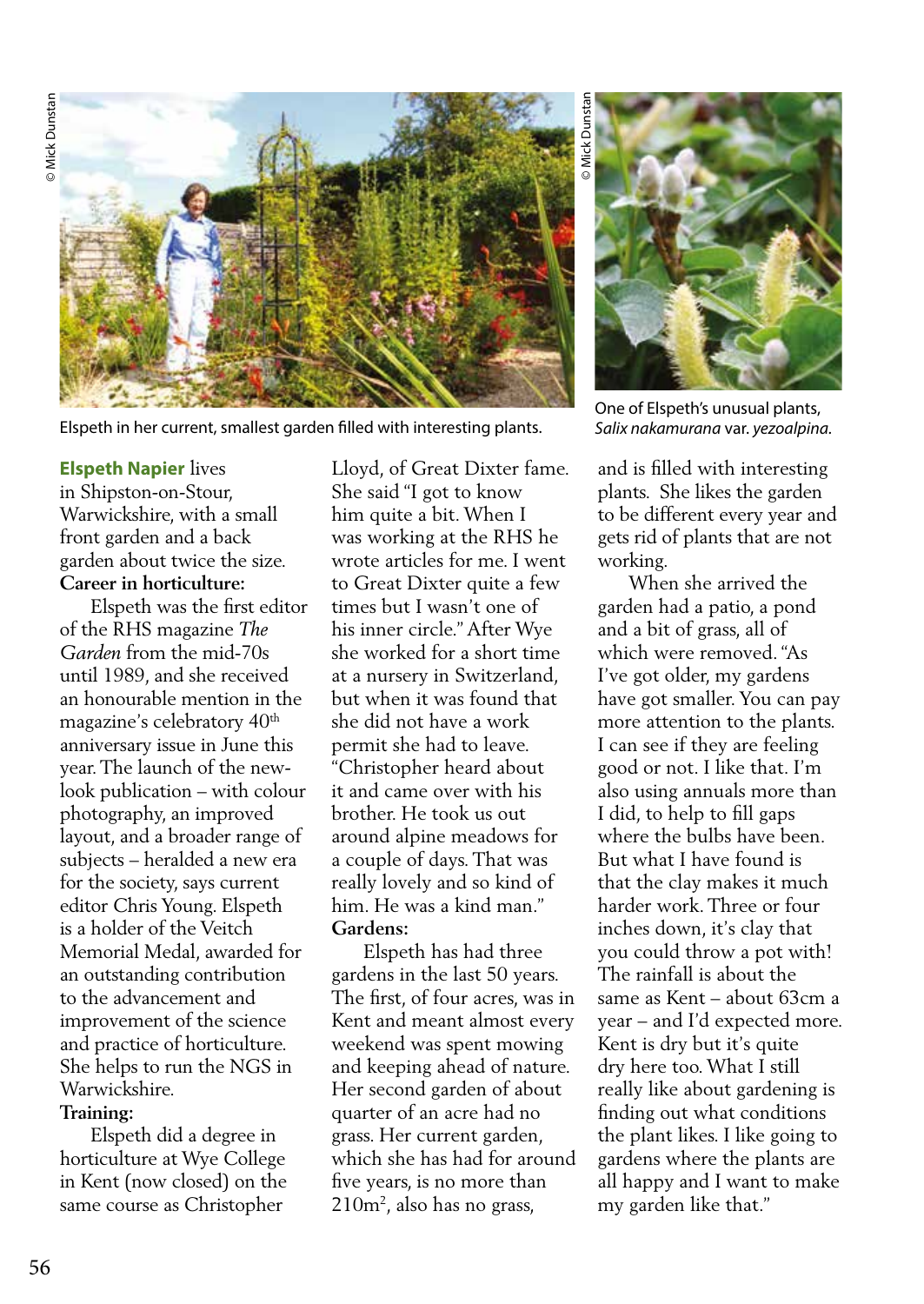

Val and John enjoy their garden, and now they enjoy gardening too!

**Val and John Turner** live in Cheltenham. Their garden is just over 30m wide and long. **Background:**

 Val said "We're novice gardeners. We have been here for about three years now. We had a garden at our previous house where we lived for 30 years. That was heavy clay, it was on a hill and we had no time to look after it. I suppose you'd call us slash and burn gardeners there, just trying to keep everything under control." **House move**

 John said "Here, we have a garden ready made for us by the previous owner and it's flat. Now we're trying to come to grips with having all these flowers and vegetable areas. It was the garden that sold the house to us. I saw the garden and thought 'Wow, I really love it!' Two rooms look out over the garden through big windows, which we love. We're getting more interested – which is why we joined the

Hardy Plant group – but we have so much to learn. We've started changing things." **After three years**

 Val said "We've got to the point where I'm actually enjoying deciding what to take out of the garden – what I don't like. We haven't quite got to what we do like yet! The more I find out, the more I realise the thought that's gone into the garden we inherited. I'm a bit loath to take too much out. There's a lot more reading to be done, and then there's finding out what we really want – our own personal taste."

**Where gardening fits in**

 Val is into aspects of crafting in a big way and John's a big music fan. "But we do like being in the garden, sitting in the garden, drinking wine in the garden. But actual gardening, it's not our top priority. We've become interested in seeing other gardens – Westonbirt in its



Globe artichokes, *Cynara scolymus*, are good in both the veg patch and the ornamental garden.

winter colours we liked a lot. We've been overwhelmed by the amount of information in the Hardy Plant Society and how much knowledge individual members have. It feels a bit like we have gone from Step Zero to Step Eight out of 10 all in one go." **Changes in the garden**

 Val said "The big change this year has been the replacement of the greenhouse, which we are quite excited about. In turn, that led to relaying of the patio area and it feels much more open. We lost a herb garden but now have a nice, large area that we intend to use for pots of flowers and that sort of thing. It's a nice sitting area. We learned last year that it was quite easy to grow tomatoes, chillies and peppers. We surprised ourselves. We're looking forward to doing more of that. I'd like to start some perennials off as well."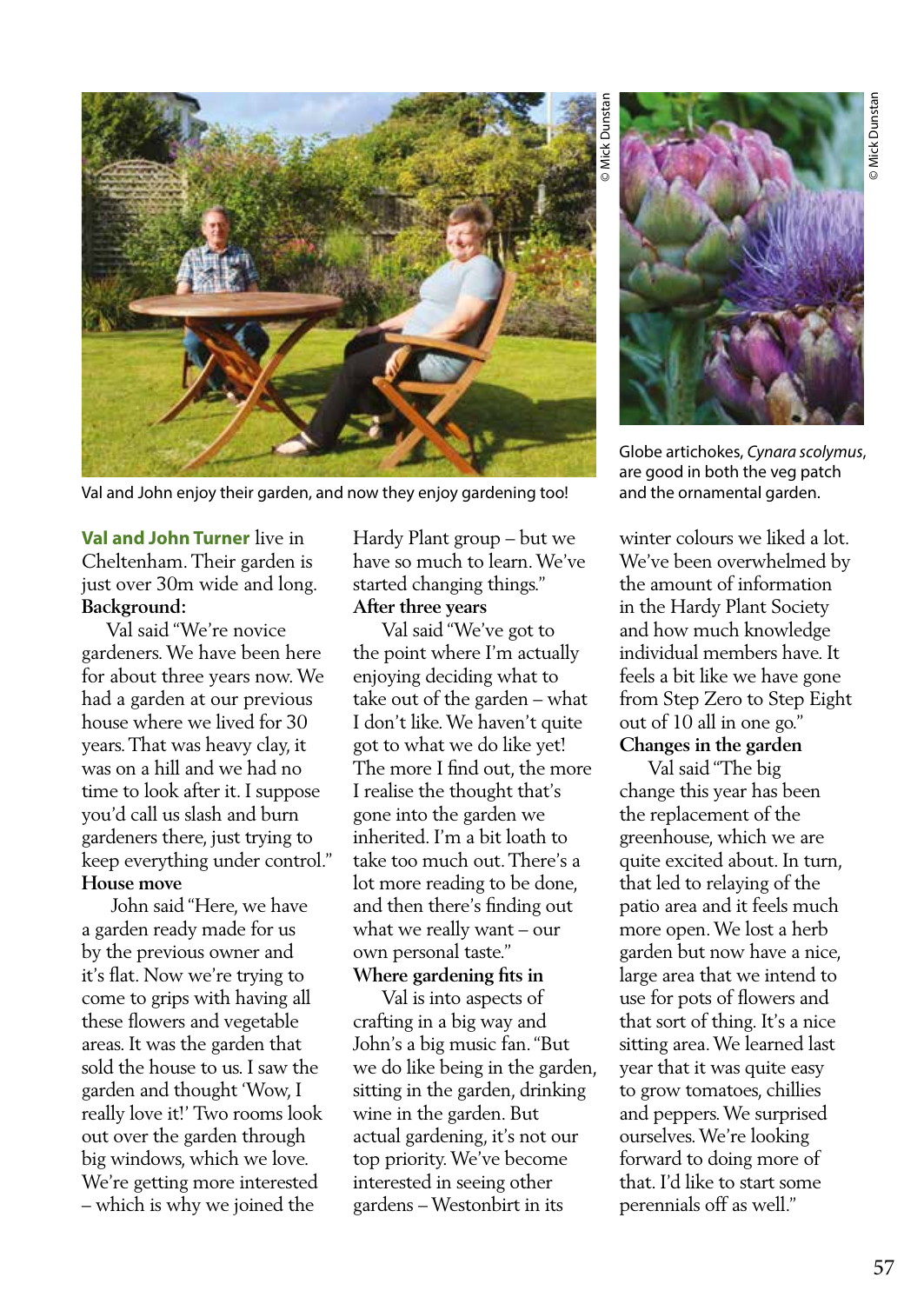

Hilda and John have loved their garden since 1961.

#### **Hilda and John Watts** are

among the most senior members of the Group, and their Alcester garden has been more than 50 years in the making. At the back it's 35m long by 15m wide, and there's a small front garden too. **Garden history**

 Hilda and John moved in – as first residents of the street – in 1961. Initially, the garden was half veg and half ornamental, but in 1988 two mature trees – a *Parrotia persica* and a snake bark maple – were taken out. Hilda said "The garden has changed a lot. We joined Hardy Plants in Worcestershire just after it started in 1995, and since then we've become more adventurous. We're in the West Midlands Group as well. At one time, I went through what we call my fuchsia phase but we don't talk about that much now. John propagates a lot." John said "For us, gardening is part and parcel of our everyday life.

We see it as essential to have a society like the Hardy Plant Society. There's so much to gain from it."

#### **Plant register**

 The Watts have kept a register going back to the 1990s of plants they have bought (but not all those grown from seed and cuttings). In alphabetical order, their list starts with an abelia bought in 1995, and *Abeliophyllum distichum*  bought from the Malvern Flower Show in 1990. The final entry is a *Zauschneria californica* 'Dublin', bought from Red House in 2003. Among the 905 plants are 40 clematis, five kniphofias and two libertias. John explained "It's not a comprehensive list but it's 90 per cent accurate. We think all these plants fit in well – it doesn't appear to be overcrowded..."

# **Weather records**

 Ten years ago Hilda began recording rainfall and other weather data. "I use a very simple device on a



*Justicia carnea,* the Brazilian Plume Shrub, which John grew from seed.

post in the garden, and the readings have been very interesting. On the wettest day of all (July 20, 2007) there were floods on the Avon here – the rain was so heavy I had to empty the rain gauge twice. The coldest day I've recorded was December 18, 2010, when it was –16.7C.

#### **Favourite gardens**

 "We really liked Holehird in Cumbria – which is run by amateurs – and there are several gardens of Worcestershire members that we like a lot but I won't say which!"

### **The future?**

 John said "I'm already sowing seeds for next year. The bulbs have been planted as well. At the back end of the year I'll prune the clematis. I can't manage quite as much as I used to and Hilda does a lot in the garden, including the shredding. But you have to look at it as though you'll go on forever."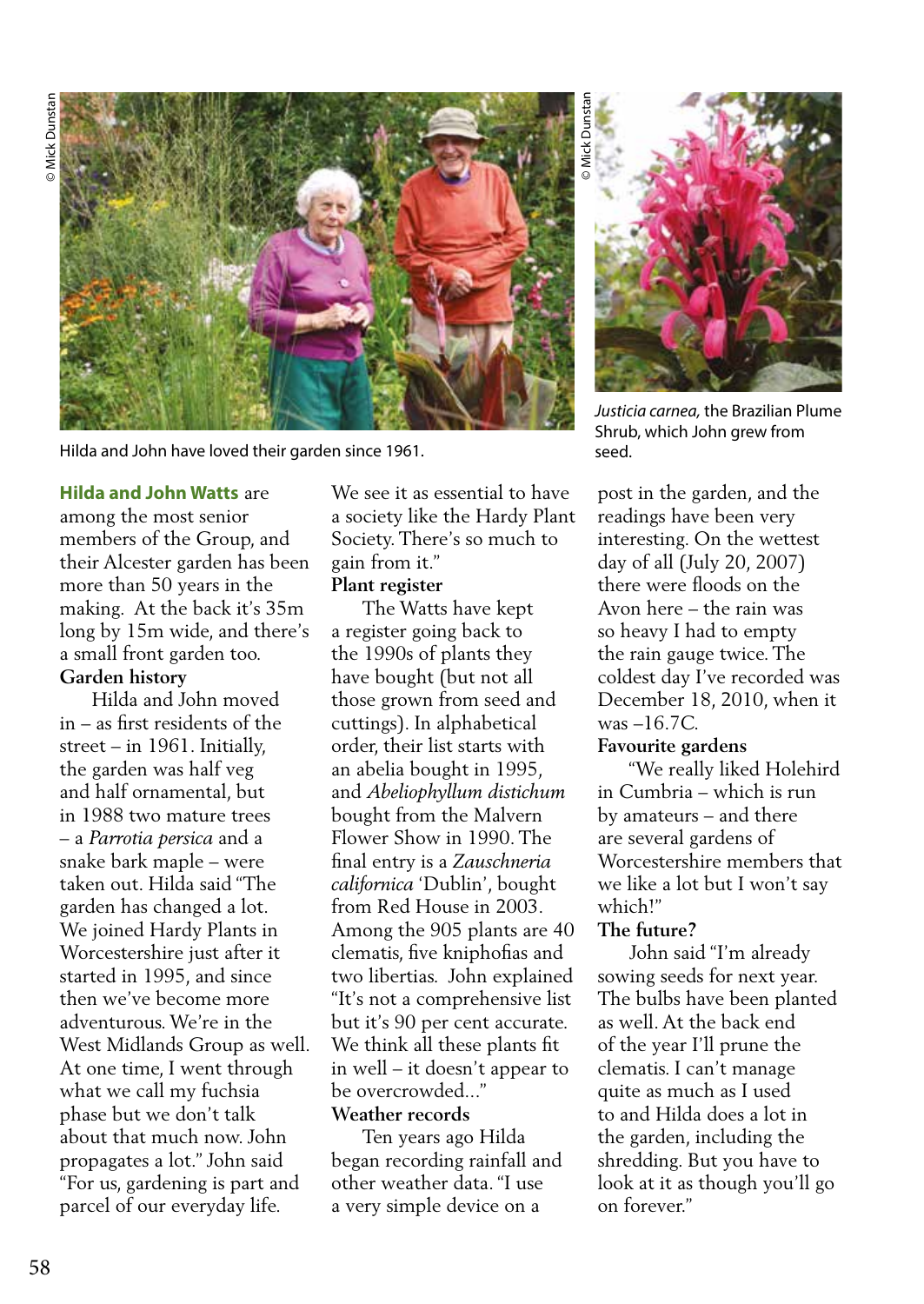

# **Judy and David Pollitt**

David was secretary of the Worcestershire group for six years and is currently newsletter editor. He and Judy organise the biennial gardentour holiday for the Group; the latest – their seventh – was to North Yorkshire earlier this year. **Their garden**

 They've lived in the village of Cowsden since 1992 and have around two-thirds of an acre of garden where they deal with a range of distractions including shrews, moles, mice, squirrels and rabbits. "So far" said David "the only thing we haven't got is deer!" In recent months, they've installed what they hope will be a rabbitproof fence.

# **What it means to them**

 When they arrived there was just a perimeter hedge, rough-mown grass, one Pershore plum tree and a few daffodils. Now there's an orchard, a veg garden, woodland and shade area, a pond, island beds and iris beds. The garden has views across to the picturesque area known locally as the Worcestershire Lenches and to the Cotswolds. Judy said "David's out there most days – me not so much now because of my bad back. I do a lot of the greenhouse work." David says the garden's meant more since retirement. "But there was never a master plan. It's just evolved. It does mean a lot now."

### **Irises**

 Judy, who ran an antiques business specialising in needlework tools and thimbles and had a stall in Portobello Road for 18 years, is a member of the British Iris Society and has a huge, unknown number of the plants in the garden. "I'm very fond of irises and I do have lots, but I've not added to them significantly for a few years. Every now and again, though, I see something and I have to have it. I've also grown Siberian irises from seed for a bit of fun – but it takes quite a while to reach blooming. Irises are very glamorous plants and they're only here for a short while; you can have them all year –

but we're not that mad. We supply iris plants to nearby National Trust's Hanbury Hall for their annual plant sale, which raises money for the garden there, and to a few other places."

# **David's best bit of the garden**

 "Sometimes, there's a bit of planting, not deliberately done, that catches your eye. Sometimes, those things just work. There's a cotinus at the bottom of the garden with *Helenium* 'Sahin's Early Flowerer' in front, *Helianthus*  'Lemon Queen' to the left, and next to it some dark, extremely tall Michaelmas daisies. The juxtaposition is just perfect!" One of his more exotic plants is a fine *Dracunculus vulgaris*, which at times smells of rotting flesh. **The future?**

 They have no plans to move from Cowsden. David began making a new damp garden last year. "In life, you have to push yourself a bit, otherwise you curl up your toes," he says. "I'm not ready for that yet."